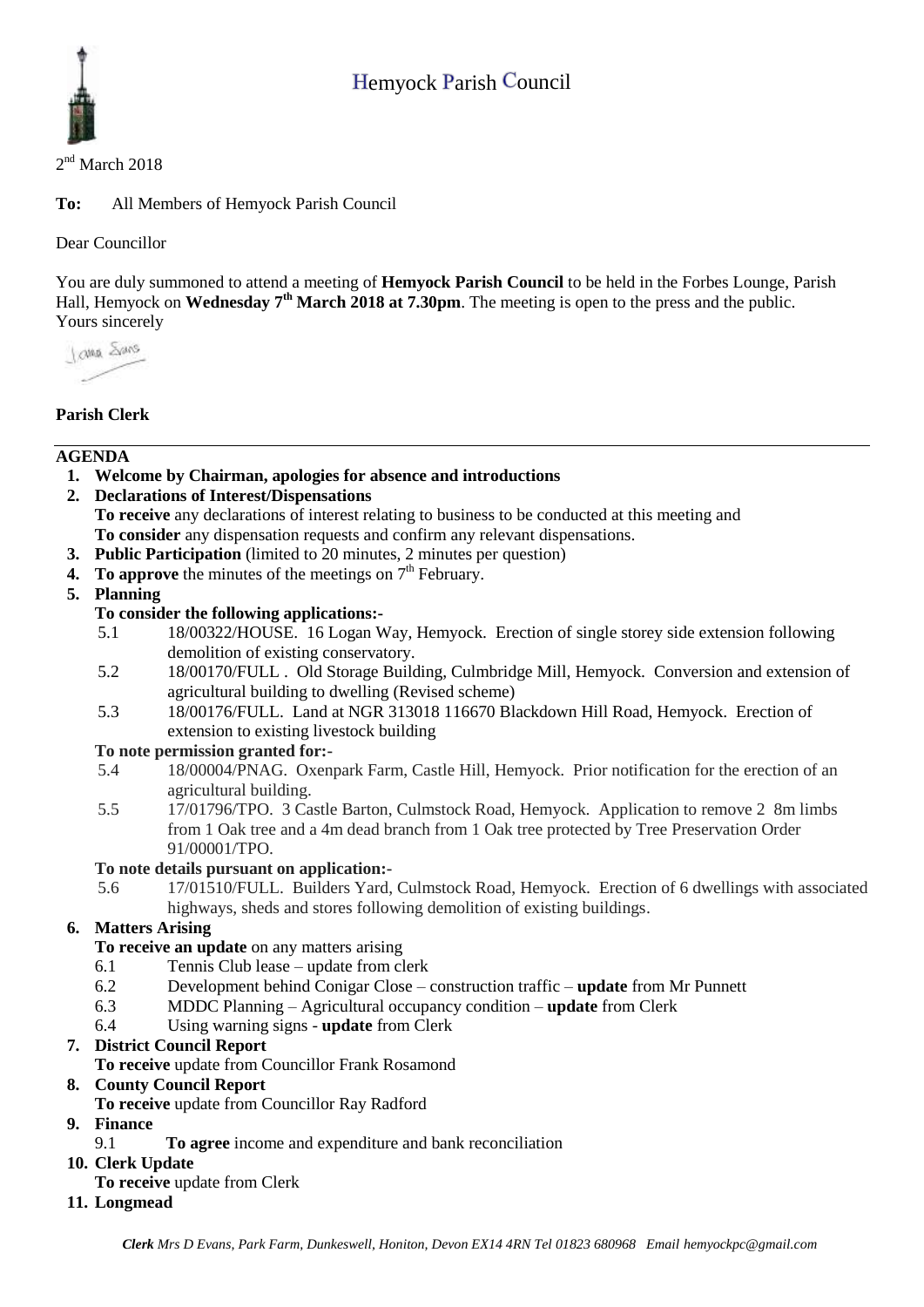**To receive** any relevant information

- 11.1 Roles & Responsibilities **– update** from Clerk
- 11.2 Bridge **– update** from Ms Pritchard

## **12. Highways**

- **To receive** any relevant information
- 12.1 Pencross Hill update from clerk
- 12.2 Ruggs Moor & Lydensign update from clerk

#### **13. Cemetery**

**To receive** any relevant information

**To consider** recommendations from Cemetery representatives

## **14. Footpaths**

**To receive** any relevant information.

14.1 Footpath – diversion procedure – **update** from Mr Povah

## **15. Commons Management Group**

#### **16. Village Maintenance**

**To receive** any relevant information

- Footbridge **update** from Mr Povah
- **17. Public Conveniences To receive** any relevant information.
- **18. Car Park**

**To receive** any relevant information

- **19. Parish Plan/Hemyock Tomorrow To receive** any relevant information.
- **20. Garages Youth Project To receive** any relevant information
- **21. Blackdown Healthy Living & Activity Centre To receive** any relevant information.
- **22. Blackdown Hills Parish Network To receive** any relevant information
- **23. Annual Parish Meeting (to be held on Friday 27th April at 7pm) To receive** any relevant information
- **24. Correspondence**

#### **To consider**

24.1 Email from Repair Café asking for financial support and support for its TAP fund application for £1,882.

#### **To note**

- 24.2 Letter from CPRE
- 24.3 Devon Healthwatch Voices Winter edition
- **25. Items raised by Chairman**
- **26. Items raised by Councillors**
- **27. PR**

**28. Date of the Next Council Meeting Wednesday 7 th April 2018 at 7.30pm, Forbes Lounge, Parish Hall**

*Anyone wishing to film part or all of the proceedings may do so unless the press and public are excluded for that part of the meeting or there is good reason not to do so, as directed by the Chairman. Any filming must be done as unobtrusively as possible from a single fixed position without the use of any additional lighting; focusing only on those actively participating in the meeting. As a matter of courtesy, anyone wishing to film proceedings is asked to advise the Chairman in attendance so that all those present may be made aware that is happening. Members of the public may also use other forms of social media to report on proceedings at this meeting.*